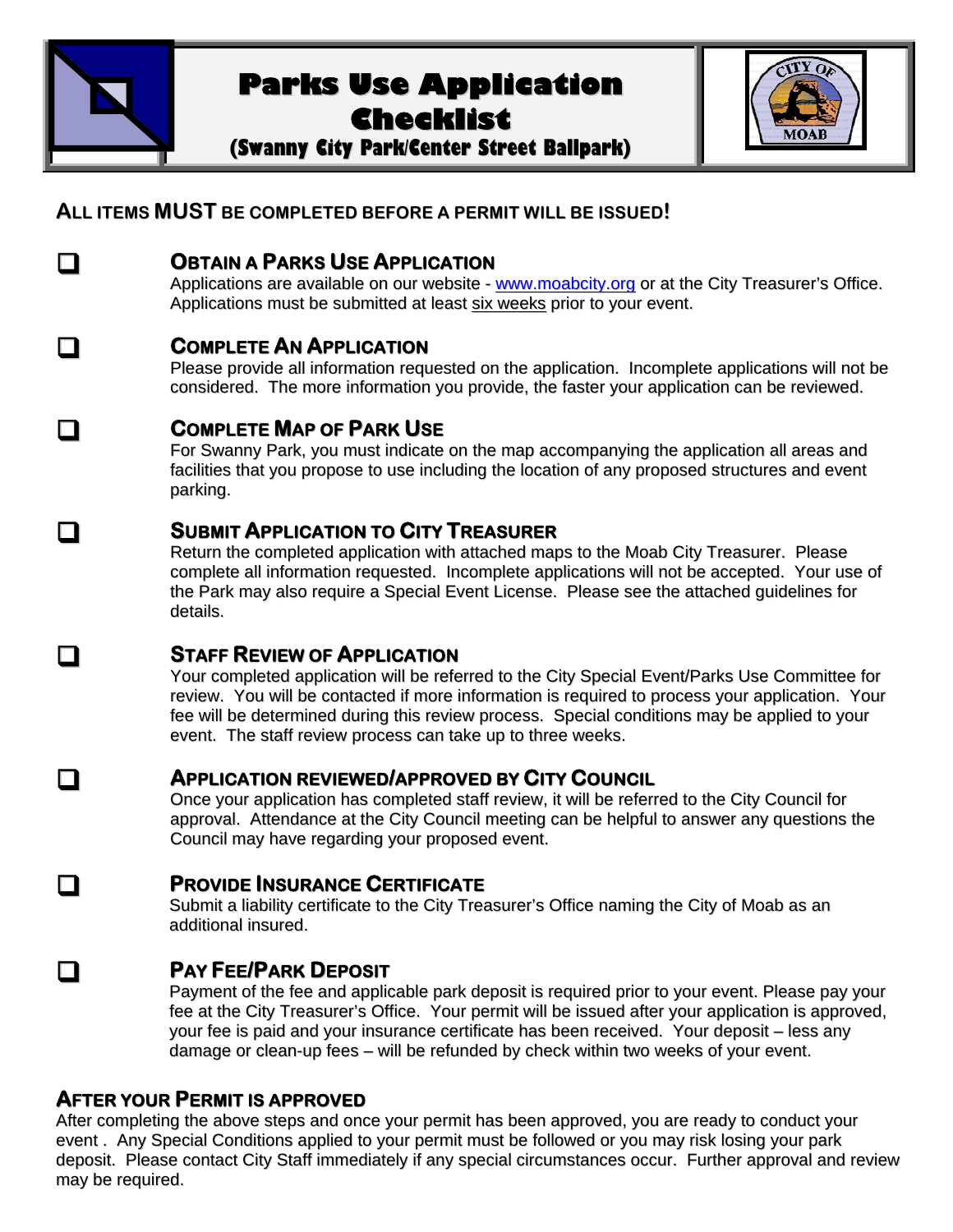# **SPECIAL BUSINESS EVENTS AND SPECIAL EVENTS**

### *SPECIAL BUSINESS EVENT*

 $\triangleright$  A Special Business Event is defined as an event where retail sales are conducted and/or entrance fees are charged, or other similar event open to the public where vendors offer goods or services. Special Business Events are of limited duration, not to exceed fourteen consecutive days.

### *SPECIAL EVENT*

 $\triangleright$  A Special Event is defined to include gatherings, parades, rallies, celebrations or other similar events that do not include business activity, whether open to the public or not, where daily attendance may exceed one hundred persons or that have a quantifiable impact to city services or the health, welfare or safety of citizens. Special Events are of limited duration, not to exceed fourteen consecutive days

### *PERFORMING ARTS VENUE EXEMPTION*

 $\triangleright$  Performing arts events held at established performing art venues, including the Grand County High School Auditorium, the Moab Arts and Recreation Center and Star Hall, shall not be considered special events, provided that the sponsoring entity follows all other licensing requirements.

### *APPROVAL PROCESS*

 $\triangleright$  All complete applications shall be subject to a one step review process before either City Staff or the City Council. A Complete Application includes the executed application form together with supplemental information requested by staff (if any), and the standard fees.

#### *Your License will require City Council approval if your event:*

- $\checkmark$  Involves the use of city rights-of-way, city buildings, parks, or facilities;
- $\checkmark$  Requires issuance of additional licenses or permits which require City Council approval;
- $\checkmark$  Whether open to the public or not, is likely to draw in excess of three hundred people per day of operation;
- $\checkmark$  is likely to generate unbudgeted fiscal impacts upon the city in terms of staff time, or the like.
- $\triangleright$  City Staff may elect to refer any complete application to the City Council for review where the planned event may generate impacts which are unique, unanticipated, or which may generate significant community concern.
- $\triangleright$  All applications not subject to staff approval shall be heard and reviewed by the City Council, which may grant, deny, or grant with conditions any application. The Council shall also set event cost recovery surcharges based upon recommendations of City Staff.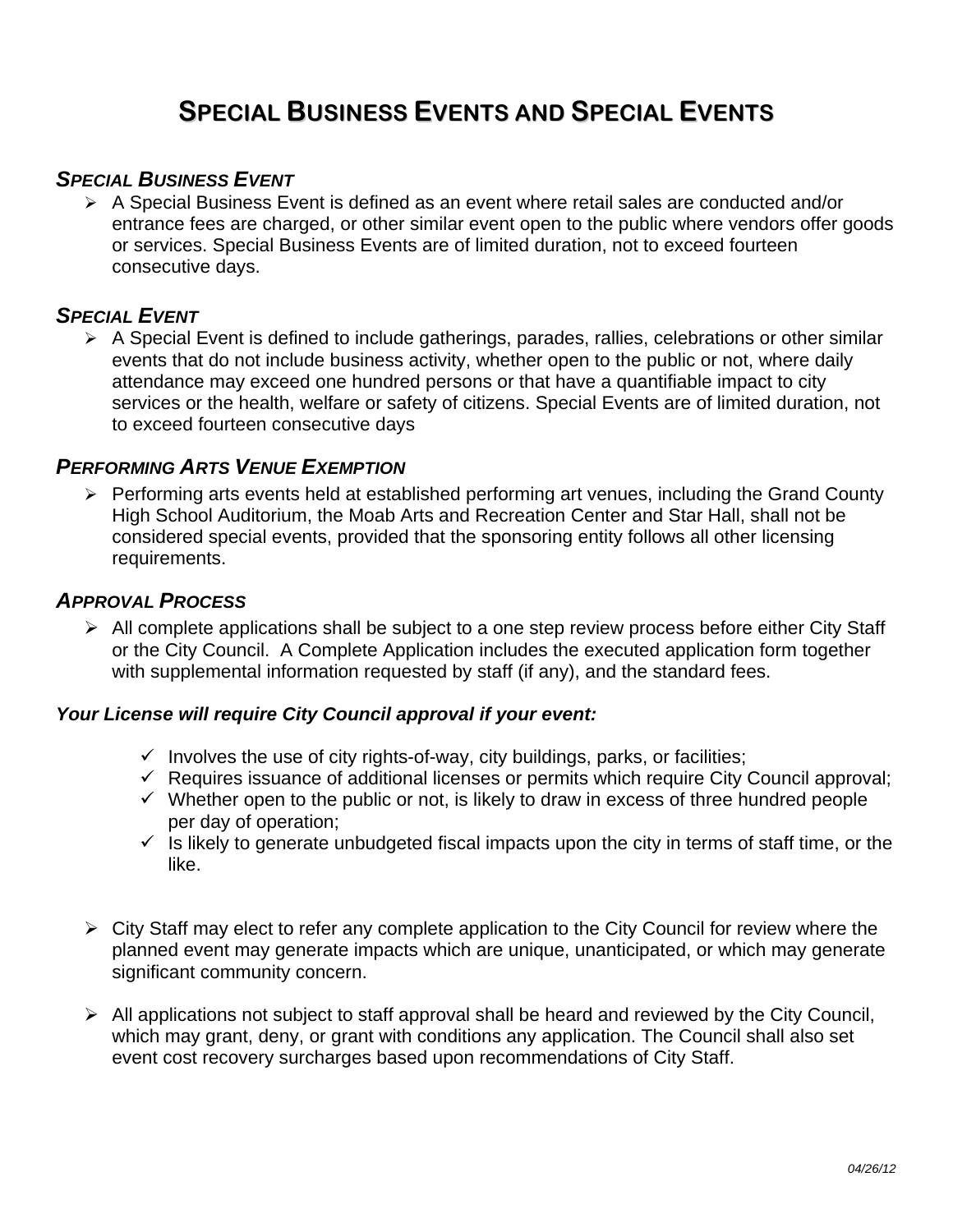

# City of Moab

# APPLICATION FOR THE SPECIAL USE OF CITY PARKS

Swanny Park, located, between 100 and 200 West from 30 to 400 North, is a non-reservation park that is meant to be open to the public on a first-come, first served basis. Special Use of Swanny Park and other non-reservation parks within the City is subject to approval by the Moab City Council. The City Council may approve use applications for events that provide clear benefits to the community. Requests for usage by private businesses that serve a limited clientele will not be approved. This application must be submitted, along with any special events license application, to the City Recorder's office at least **six weeks** prior to the scheduled event. Upon approval of the application by the City Council, a Special Park Use Permit will be issued upon payment of the appropriate fee, provided for in the Schedule of Fees.

#### PLEASE PRINT OR FILL ELECTRONICALLY

### Applicant Information

Name of Person Responsible for Use of Park: Name of Organization and Event if applicable: Address: Day Phone: Email:

### Proposed Park Usage Information

| Which park to you intend to use? Swanny Park: _____ Other (please indicate name of park: _________________                                                            |  |  |
|-----------------------------------------------------------------------------------------------------------------------------------------------------------------------|--|--|
| Please indicate the proposed dates and times of use:                                                                                                                  |  |  |
|                                                                                                                                                                       |  |  |
|                                                                                                                                                                       |  |  |
|                                                                                                                                                                       |  |  |
| For Swanny Park, please show in detail on the attached diagrams, which areas of the park are proposed to<br>be used. Show locations of all structures and facilities. |  |  |
|                                                                                                                                                                       |  |  |
| Please describe structures, tents, canopies, portable restrooms, etc. that you propose to set up at the park:                                                         |  |  |
| Will amplification be required for your event? Yes ______________________________                                                                                     |  |  |
| Please specify any electrical needs for your event: ____________________________                                                                                      |  |  |
| Please describe the parking and traffic plan for your event. Location of parking, signage, traffic control<br>devices, use of volunteers, etc. should be described.   |  |  |

If you anticipate any street closures for your event, please describe below, and show on the accompanying diagram.

PLEASE COMPLETE OTHER SIDE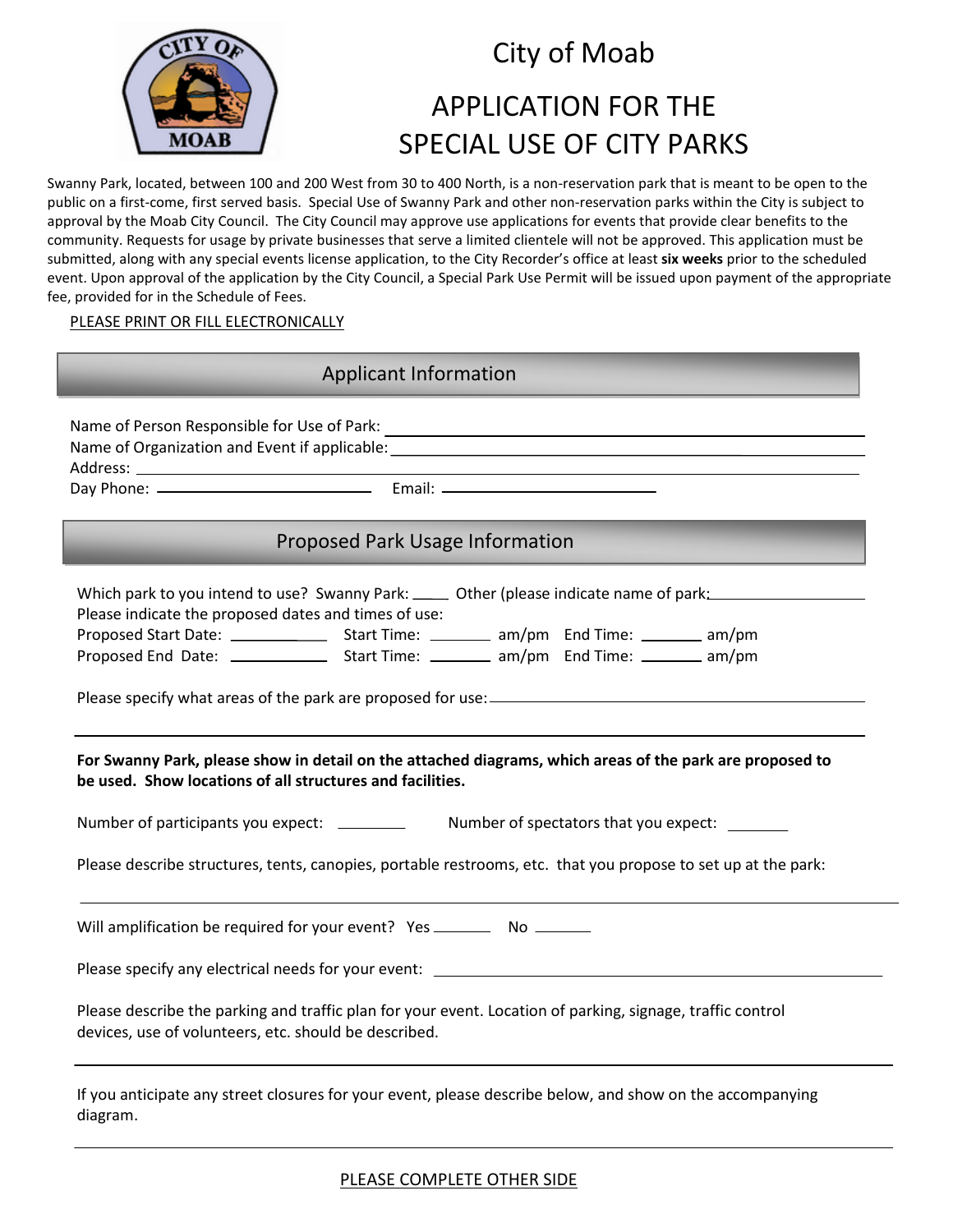| Do you intend for the park to be open to the public during your event? Yes ______ No ______                                                                                          |  |  |
|--------------------------------------------------------------------------------------------------------------------------------------------------------------------------------------|--|--|
| Do you intend to serve/sell alcohol (if so, additional requirements apply) Yes________ No______                                                                                      |  |  |
| For non-Swanny Park events: Do you plan to charge for admission to the park? Yes _______ No _______                                                                                  |  |  |
| Please describe any security or crowd control measures you plan for use of the park:                                                                                                 |  |  |
| For groups over 100 people, please describe your refuse control and recycling plan:                                                                                                  |  |  |
| Please describe your clean-up plan during and after the event:                                                                                                                       |  |  |
| Please describe your restroom facility plan:                                                                                                                                         |  |  |
| <b>Other Information</b>                                                                                                                                                             |  |  |
|                                                                                                                                                                                      |  |  |
| Please describe how your organization, your event, and/or your use of the park will provide broad-based<br>benefits to the community:                                                |  |  |
|                                                                                                                                                                                      |  |  |
| Please specify and describe other community or city facilities that you plan to use:                                                                                                 |  |  |
| Have you applied for a Special Event Permit for this use? Yes ________ No _______                                                                                                    |  |  |
| Will you be able to provide proof of insurance, showing the City as an additional insured? Yes _________ No _______                                                                  |  |  |
| I certify that the information contained in this application is true and correct. I agree to abide by the City of<br>Moab Parks Policies and any conditions attached to this permit. |  |  |
|                                                                                                                                                                                      |  |  |
| Office Use Only                                                                                                                                                                      |  |  |
| Public Works Review: _________ Police Department Review: _________ Administrative Review: _______                                                                                    |  |  |
| Park Use Fee: ________ Date Fee Paid: _______ Date of City Council Approval: ______                                                                                                  |  |  |
| Insurance Received: _______ Final Set up Diagram Received: ______                                                                                                                    |  |  |
| <b>Special Conditions or Requirements:</b>                                                                                                                                           |  |  |
| <b>Other Required Permits and Approvals</b>                                                                                                                                          |  |  |